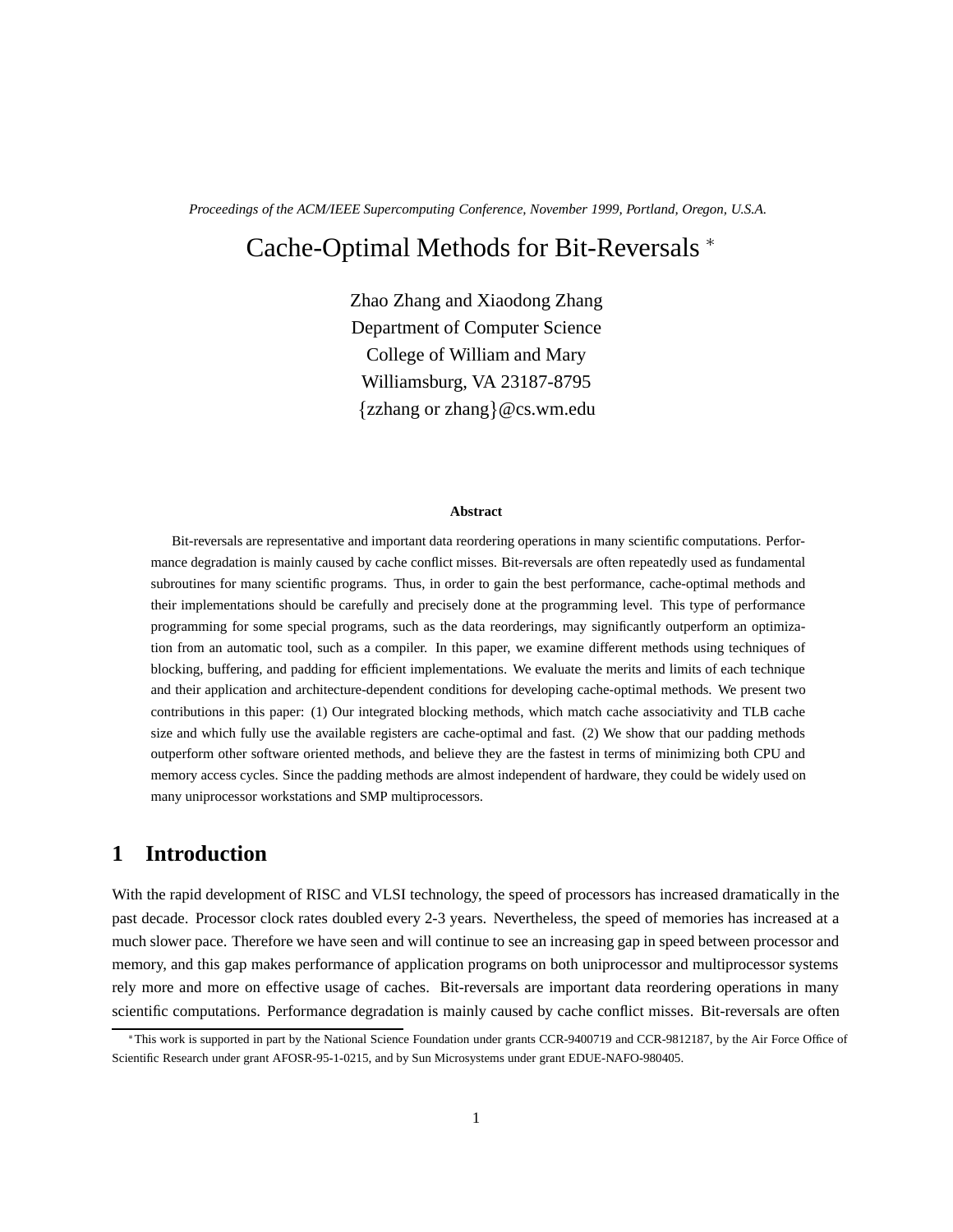repeatedly used as fundamental subroutines for many scientific programs. Thus, in order to gain the best performance, cache-optimal methods and their implementations should be carefully and precisely done at the programming level. This type of performance programming for some special programs, such as bit-reversals, may significantly outperform an optimization from an automatic tool, such as a compiler.

A standard bit-reversal program is described as follows:

$$
\begin{aligned}\nfor i &= 1, N \\
Y[i'] &= X[i]\n\end{aligned}
$$

The values of array X in their sequential positions *i* are copied to array Y in their bit-reversal positions, *i'*, for  $i =$  $1, ..., N$ , where  $N = 2<sup>n</sup>$ . The above program says that *X* is a bit-reversal reordering of *Y*. The indices of *i* and *i*' of *X* and *Y* are represented by a sequence of *n* binary digits. Positions *i* and its bit-reversal *i'* are defined in [5] as:

$$
i = \sum_{j=0}^{n-1} a_j 2^j
$$
 and  $i' = \sum_{j=0}^{n-1} a_j 2^{n-1-j}$ ,

where  $a_j$  is either 0 or 1. For example, a 5-bit reversal of  $i = 10010$  is  $i' = 01001$ .

The bit-reversal operations have following unique characteristics: First, each element in an array is only used (read or written) once for its copy operation. Thus, the reorderings have only spacial locality but no temporal locality for elements. Second, the loops follow certain sequences with high spatial locality. Bit-reversals are highly sensitive to problem sizes, cache sizes, and cache line sizes. Since the data array sizes are a power of two, multiple elements stored in different memory locations could map to the same cache line, causing severe cache conflict misses and cache thrashing. The reason is simple. Most commercial computers use direct-mapped or *n*-way associative caches where the mapping functions of cache sizes are also related to powers of two.

We use an identical unit, called an "element", to represent the sizes of data arrays, caches and others such as buffers and blocking. One element may represent a 4-byte integer, a 4-byte floating point number, or an 8-byte double floating point number. Because the sizes of caches and cache lines are always a multiple of an element in practice, this identical unit for all the sizes is practically meaningful for both architects and application programmers, and makes the discussions straightforward. Here are the algorithmic and architectural parameters we will use to describe cache-optimal methods of bit-reversals:

- *C*: data cache size, which could be further defined as *CL*<sup>1</sup> and*CL*<sup>2</sup> for data cache sizes of L1 and L2 respectively.
- *L*: the size of a cache line, which could be further defined as *LL*<sup>1</sup> and *LL*<sup>2</sup> for cache lines of L1 and L2 respectively.
- *K*: cache associativity, which could be further defined as  $K_{L1}$  and  $K_{L2}$  for cache associativity of L1 and L2 respectively.
- $K_{TLB}$ : TLB cache associativity.
- *Ts*: number of entries in the TLB cache.
- *N*: the data size for the bit-reversal vector of size  $N = 2^n$ , where *n* is the number bits used in the vector index.
- $B_{cache}$ : blocking size of a  $B \times B$  submatrix for cache.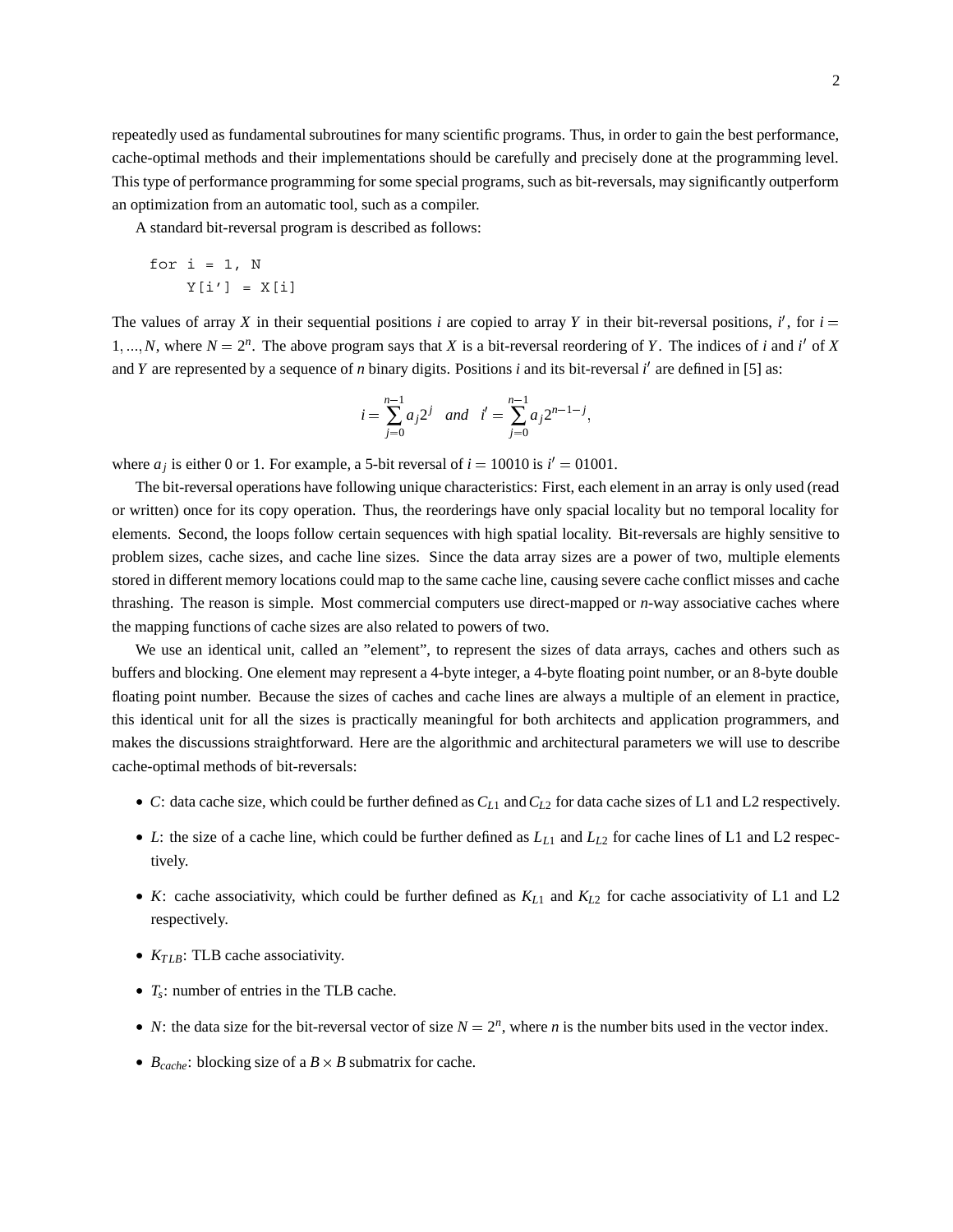

Figure 1: Memory layout of a blocked bit-reversals, where  $B = B_{cache}$ .

- $B_{TLB}$ : blocking size for TLB.
- *P<sub>s</sub>*: a memory page size.

In this paper, we examine different methods using techniques of blocking, buffering, and padding for efficient implementations. We evaluate the merits and limits of each technique and their application and architecture-dependent conditions for developing cache-optimal methods. Although our methods are developed for out-of-place bit-reversals, they are also applicable to in-place bit-reversals where *X* and *Y* are the same array. We present two contributions in this paper: (1) Our integrated blocking methods, which match cache associativity and TLB cache size and which fully use the available registers are cache-optimal and fast. (2) We show that our padding methods outperform other software oriented methods, and believe they are the fastest in terms of minimizing both CPU and memory access cycles. Since the padding methods are almost independent of hardware, they could be widely used on many uniprocessor workstations and SMP multiprocessors.

# **2 Blocking for bit-reversals**

The blocked memory access patterns of bit-reversals can be easily viewed when we convert the one dimensional vector to a 2-D equivalent array in Figure 1. All the reordering elements and elements in other groups will be allocated along the column in the 2-D equivalent array forming a block.

In general, for a bit-reversal vector of  $N = 2^n$  elements, the block size  $B_{cache}$  is a power of 2, denoted by  $B_{cache} = 2^b$ . Each of the  $B_{cache}$  elements in *X* has the address format of  $fg$ , where  $g$  is  $B_{cache}$  bits, and  $f$  has  $n - b$  bits. Each of the corresponding  $B_{cache}$  elements in *Y* has the address format of  $g'f'$ . Therefore, the distance between two nearest elements in the same group in *Y* is  $2^{n-b} = N/B_{cache}$ .

Choosing the cache line size as the minimum blocking size  $(B_{cache} = L)$ , we can easily calculate the maximum *Ns* for the bit-reversal vector based on different data cache sizes. For example, for a large cache of 2 MBytes, the blocking technique is effective up to an 18-bit-reversal reordering which represents 268,144 data elements, where each element is an 8-byte double type, and the cache line is 32 bytes. In practice, the data size of bit-reversals could easily be larger than  $n = 20$  [5].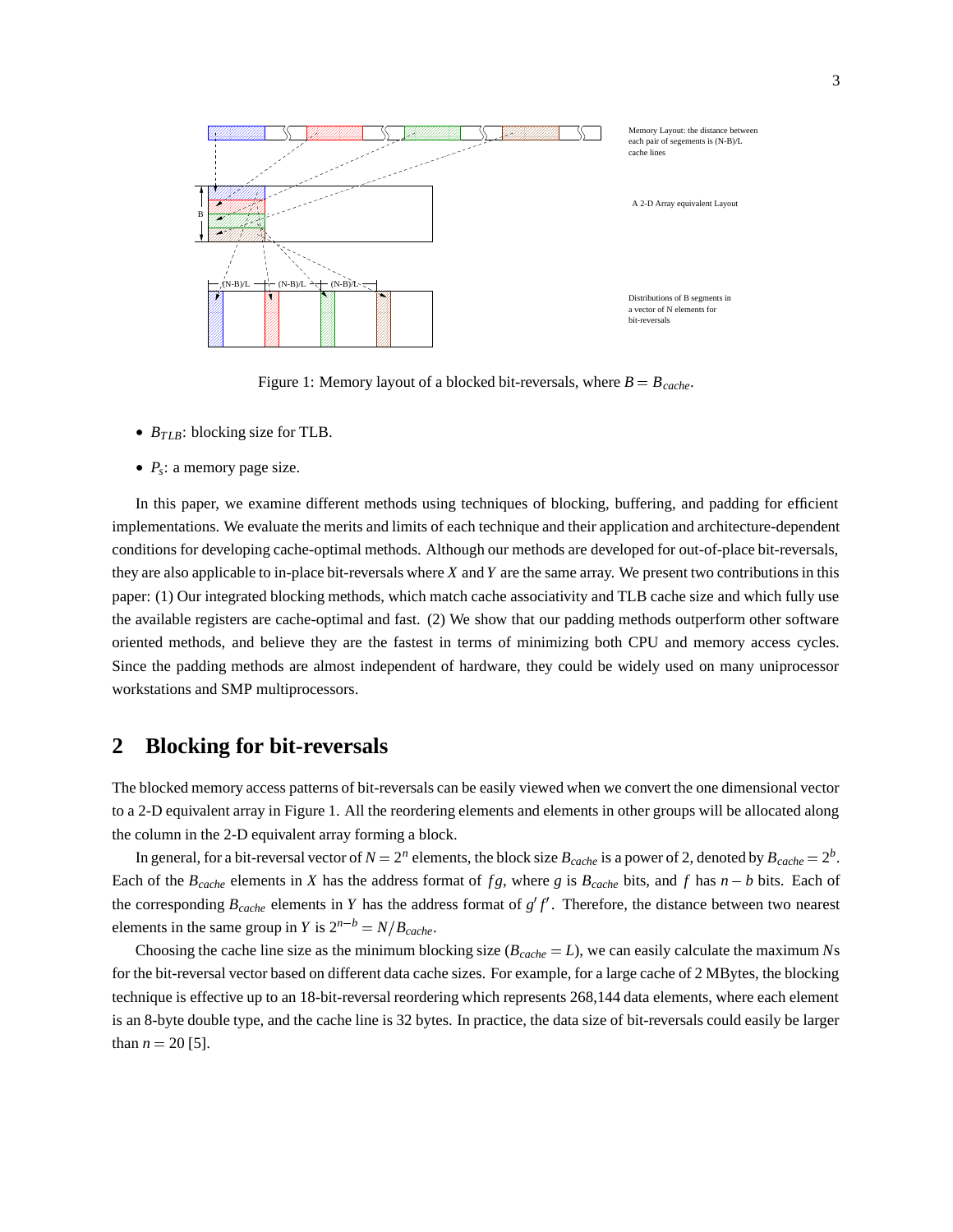# **3 Blocking with buffers**

As we have shown, the effectiveness of blocking is limited by the size of the data arrays. In theory, the smallest blocking size could be  $2 \times 2$ . A cache line in a modern processor usually holds more than 2 elements, i.e., is larger than 16 bytes. If we choose a  $2 \times 2$  block, the data in a cache line will not be fully used before their replacement, causing more cache misses in the reorderings. The bit-reversal reordering demands large cache space to make blocking effective. In order to effectively use limited cache space, Gatlin and Carter [4] present an effective method using an additional buffer to first hold the conflict-missed elements of a block in one array temporarily, and then copy the block to their reordered positions in the other array.

### **3.1 Blocking with a software buffer and its limits**

Because this buffer is defined in a reordering program, we call it "software buffer". This buffer shares the allocation space with the data arrays *X* and *Y* in the cache.

There are two major limits in this approach. First, the buffer itself may interfere with arrays of *X* and *Y*, causing additional access conflicts. This interference is certain when the sizes of *X* and *Y* are larger than the size of the cache, *C*. Each cache block or set is mapped from arrays *X* and *Y* more than once. No matter where the buffer is located in the cache, it will interfere with them. The larger the buffer size, the more interference will occur.

The second limit is the additional copy overhead time involved in moving data from the array *X* to the buffer and then in moving them to the target array in their reordered positions. This overhead exactly doubles the instruction cycles for data copying. The data copy through a buffer is a worthy investment if the number of cycles lost from cache misses is much higher than the additional CPU cycles for the data copy.

To overcome the two limits, we propose several alternatives to eliminate cache interference caused by the software buffer and to reduce or eliminate the data copy time.

### **3.2 Cache structure dependent blocking**

#### **Blocking based on set associativity**

The cache associativity, *K*, is an important factor to consider for blocking. If  $K \ge L$ , an  $L \times L$  or a  $K \times K$  blocking methods for bit-reversals would effectively avoid conflict misses. Because the hit time is a less sensitive performance factor than the cache misses in the L2 cache, a higher associativity of the L2 cache is more effective than that of L1. If a cache line holds 4 double floating point elements,  $(L = 4$  elements of 32 bytes in Pentium processors), a  $4 \times 4$ blocking method without any data buffer is able to fully use the cache associativity. The blocking method would gain more benefit from caches of associativity higher than 4, such as a design in [11].

What would we do if the associativity is not sufficiently high for the blocking, or  $K < L$ ? One solution is to make a  $K \times L$  rectangular blocking. Unfortunately bit-reversals require an  $L \times L$  blocking.

#### **Supplement with registers**

We may also consider using the available registers to supplement a low associativity cache. The number of registers available to a user program are limited. Normally, a uniprocessor provides up to 16 registers to users. For example, for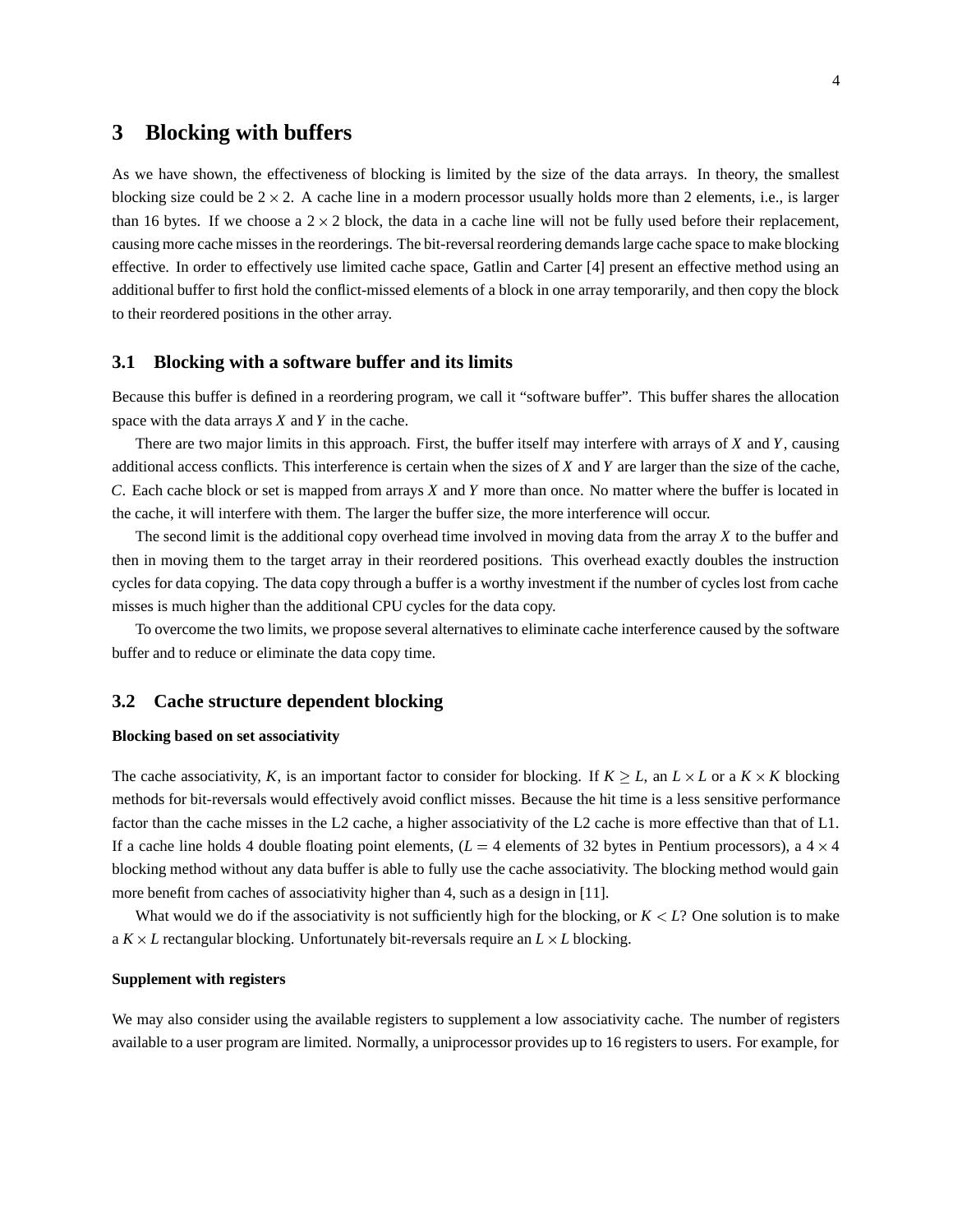a 2-way associative cache, we need 8 registers to buffer two additional cache lines so that we could effectively make a  $4 \times 4$  blocking as if we ran the program on a 4-way associative cache.

We develop a more efficient blocking method for bit-reversals, which requires only  $(L-K) \times (L-K)$  registers. The operation sequence of this method is in three steps: (1) The *L*-*K* cache lines of *X* are stored in *K* cache lines of *Y* and accessed by copying its  $(L-K) \times K$  elements to *Y* in the reordered positions, and copying the rest of  $(L-K) \times (L-K)$ elements to a buffer consisting  $(L - K) \times (L - K)$  registers. (2) The rest of *K* lines of *X* are brought to the cache set, and its  $K \times K$  elements are copied to Y in the reordered positions. (3) Finally, the  $(L-K) \times (L-K)$  elements in the register buffer and the rest of the  $(L - K) \times K$  elements are copied to *Y* in their reordered positions. A cache set will be used more than twice if  $K < L/2$ .

Besides the advantage of no access conflicts between the register buffer and the arrays of *X* and *Y*, there is another advantage of using registers to buffer the data in a load/store processor. A data copy through the registers from *X* to *Y* is equivalent to the two-step process of load and store, and thus there will be no additional overhead. We will show our experimental performance in section 5.

#### **Using registers as the buffer**

If the cache is direct-mapped, we have to fully rely on a buffer for blocking. Here we discuss some ways to use registers to serve the buffer in order to eliminate the potential cache conflicts and eliminate extra data copying by taking advantage of the load/store operations. The number of registers for a buffer of *L L* elements is determined by the number of elements a cache line can hold. The length of a cache line of the L1 cache in some processors, such as Sun SPARC Micro I and II, is  $L = 2$  of 16 bytes, which holds only two floating point elements. The blocking size could be as small as  $2 \times 2$  using a buffer of 4 registers.

The cache line length of the L1 cache in many advanced workstations is 32 bytes, such as the Sun Ultra and Intel Pentium processors, each of which holds 4 double floating point elements. In this case, we need a buffer of  $4 \times 4 = 16$ registers for a blocking. This would be difficult due to the limited number of available registers. We have two solutions for this. First, we only use the number of registers available to form a smaller buffer than it should be, which will not make each cache line fully used and will cause additional cache misses. Our experiments show that this blocking method of using a buffer of insufficient number of registers still achieves a reasonable performance improvement and outperforms of the implementation using software a buffer.

The second method is to further reduce the size of the buffer, which reduces the required number of registers by using our  $(L - K) \times (L - K)$  blocking method.

#### **L1 cache versus L2 cache**

The main objective of building two-level caches is to make the L1 cache small enough to catch up to the cycle time of the fast CPU, and to make the L2 cache large enough to capture as many accesses as possible [6]. In practice, the data size of a bit-reversal is larger than the size of the L2 cache. L1 and L2 caches offer different sizes of the cache line, *L*, and the associativity, *K*. Both of the following alternatives are effective for blocking. (1) Taking advantage of a short cache line and fast hit time of the L1 cache, we could effectively use limited registers as the buffer, and make a small  $L \times L$  blocking effective. (2) Taking advantage of high associativity of the L2 cache, we could effectively use both associativity and supplemental registers as the buffer, and make a large  $L \times L$  blocking effective.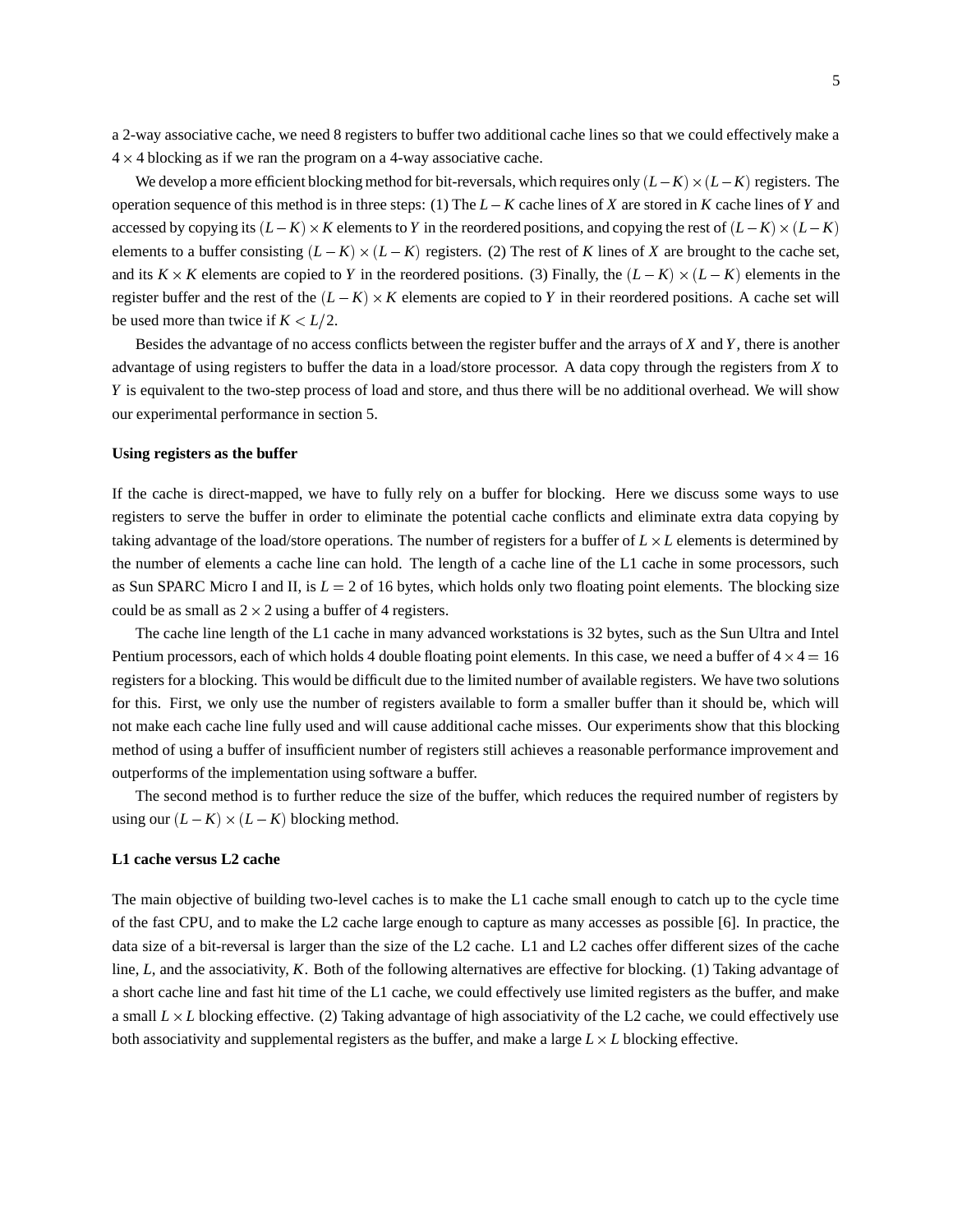

Figure 2: Data layout of a bit-reversal is modified by padding, where  $B = B_{cache} = L$ .

# **4 Blocking with padding**

Padding is a technique that modifies the data layout of a program so that the conflict misses are reduced or eliminated. The data layout modification can be done at run-time by system software [2, 10], or at compile-time by complier optimization [8]. Sharing the same objective of compiler optimization to change the base addresses of potentially conflicting cache blocks in the reorderings, we insert padding variables inside the data array. For example, in the FFT computation, paddings can be combined with the copy operations in the last step of butterfly without additional cost.

Since the data arrays of bit-reversals form a vector whose size is power of 2, the padding is highly regular, inserting *L* elements or a cache line space starting at the vector positions of  $N/L$ ,  $2 \times N/L$ , ..., and  $(L-1) \times N/L$ . Using *L* elements or a section data of a cache line to separate the vector at these *L* points can completely eliminate the cache conflicts caused by Murphy reordering. Again during execution, the reordering data copies are directly conducted between the arrays *X* and *Y* without going through a data buffer. Another advantage is that the number of padding elements needed is only  $L \times L$  or  $L$  cache lines, and is independent of the data array size, N. Compared with the data size of bit-reversals, the number of padding elements is insignificant. Figure 2 shows how the data layout of a bit-reversal vector is modified by padding so that conflict misses are eliminated.

Compiler optimization targets a large range of application programs, and automatically inserts padding variables in the programs for users. An optimal padding is application program dependent. For example, padding positions are different from different applications in order to effectively change base addresses of conflicting cache blocks. Based on the unique nature of the data reordering, the optimal padding unit used by our methods for bit-reversals is a cache line with *L* elements. In contrast, a compiler optimization normally uses an element as the basic padding unit. How many padding units to use and where to pad in the data arrays are determined by some approximation models which may not precisely fit the unique memory access patterns of each case. In addition, applying the padding technique to bit-reversals embedded in applications would not increase complexity in the entire computation. For example, when a padded bit-reversal is performed in a FFT computation, it has little effect on the neighboring butterfly operations.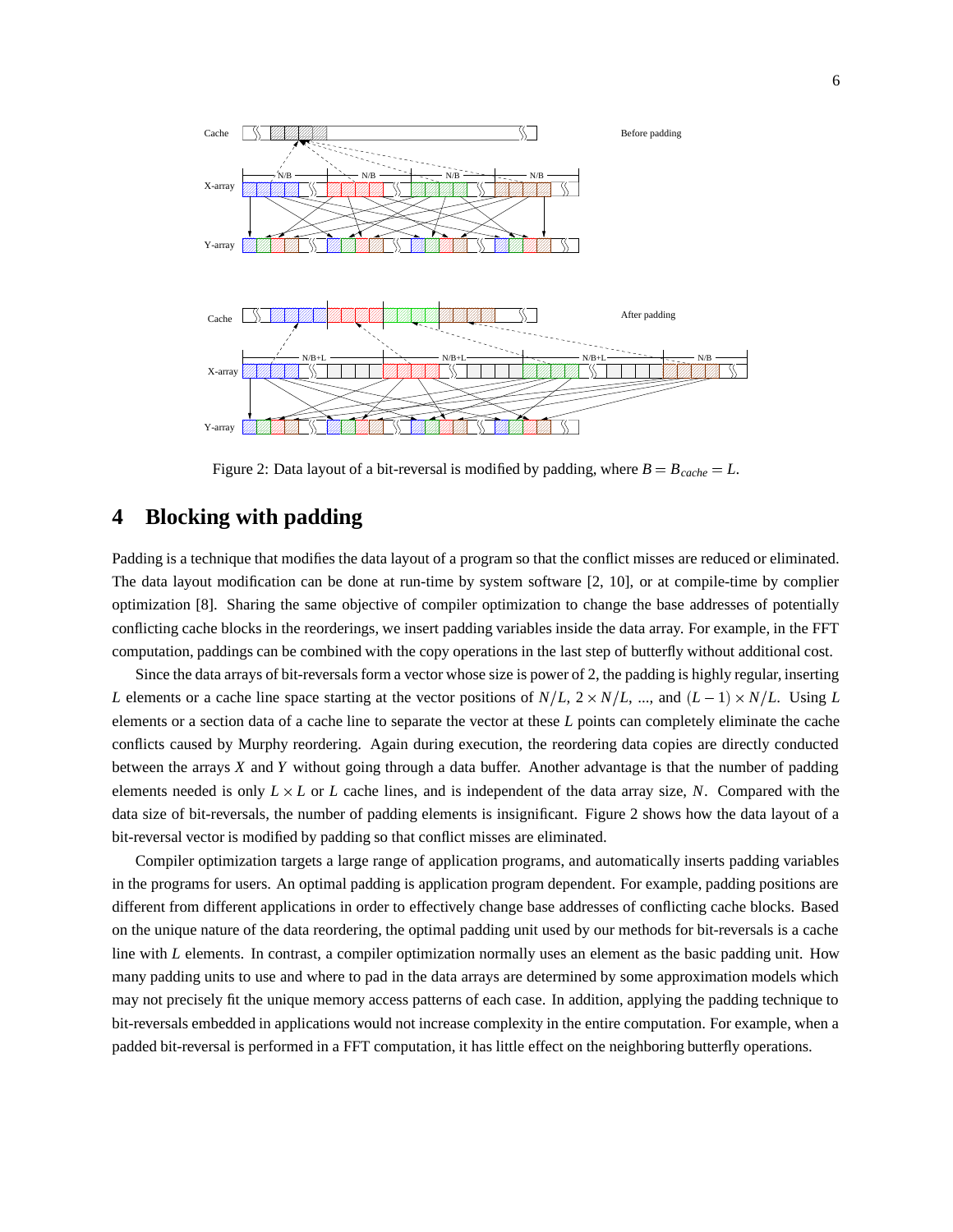## **5 Blocking and padding for TLB**

The TLB (Translation-Lookaside Buffer) is a special cache that stores the most recently used virtual-physical page translations for memory accesses. The TLB is a small and usually fully associative cache. Each entry points to a memory page of 4 KBytes to 64 KBytes. The page size is normally fixed at the level of operating systems, and cannot be changed by user programs. A TLB cache miss will make the system retrieve the missing translation from the page table in memory, and then to select a TLB entry to replace. When the data to be accessed in our blocking method is larger than the amount of data of all the memory pages that the TLB can hold, we will have TLB thrashing.

### **5.1 Blocking for a fully associative TLB**

Before giving a general model to show how the blocking size is affected by the TLB size, let's go through an example to show that a moderate *N* for bit-reversals would easily lead to TLB cache thrashing. The 64 pages in the TLB of the Sun UltraSparc-II processor hold  $64 \times 1024 = 65536$  elements, which represents a 16-bit-reversal of  $N = 2^{16}$ . Since we have two vectors *X* and *Y*, the TLB can hold a 15-bit-reversal of  $N = 2^{15}$  elements. This is also consistent with our experiments on this machine, where execution time per element was a constant until  $n = 15$ , but sharply increased at  $n = 16$  bit-reversals caused by the TLB misses.

In our cache-optimal methods, we include an outer loop to form a blocking for TLB, whose size is denoted as *B<sub>TLB</sub>*. The blocking size of *B<sub>TLB</sub>* for bit-reversals when  $N/L \ge P_s$  is

$$
B_{TLB}\leq T_s,
$$

where  $P_s$  is the page size in elements, and  $T_s$  is the number of entries of the TLB. On the other hand, the  $B_{TLB}$  should be chosen as large as possible to make effective use of the page space.

#### **5.2 Padding for a set-associative TLB**

Some processors' TLBs are not fully associative, but set-associative. For example, the TLB in the Pentium II 400 processor is 4-way associative  $(K_{TLB} = 4)$ . A simple blocking based on the number of TLB entries is not cacheoptimal, because multiple pages within a TLB-size-based blocking may map to the same TLB cache set and cause TLB cache conflict misses.

If the size *N* of a bit-reversal vector is a multiple of  $T_s \times P_s$ , where  $T_s$  is the number of TLB entries and  $P_s$  is the page size in elements, and if  $K_{TLB} < B_{TLB}$ , then TLB cache conflict misses will occur. This could easily happen in practice. For example, on the Pentium II 400, N is equal to 128*K* elements (one element = 8 bytes) for a 17-bit-reversal, and this *N* is two times of the value  $T_s \times P_s$  of the machine, where  $T_s = 64$ , and  $P_s = 1024$  elements.

In a way similar to the technique of padding for the data cache, we insert a page of elements or a page of space starting at the vector positions of  $N/L$ ,  $2 \times N/L$ , ... and  $(L-1) \times N/L$  to eliminate the conflict of TLB cache misses. Figure 3 gives an example of the padding for TLB, where the TLB is a direct-mapped cache of 8 entries, blocking size is  $B_{TLB} = 4$ , and the number of elements of a row is a multiple of 8 page elements. Before padding, each of blocking row is mapped to the same cache line of the TLB. After padding, these rows are mapped to different cache lines of the TLB.

Combining padding for data cache and padding for TLB cache, we are inserting  $L + P_s$  elements or a page plus a cache line space in *L* locations separated by a distance of  $N/L$  elements.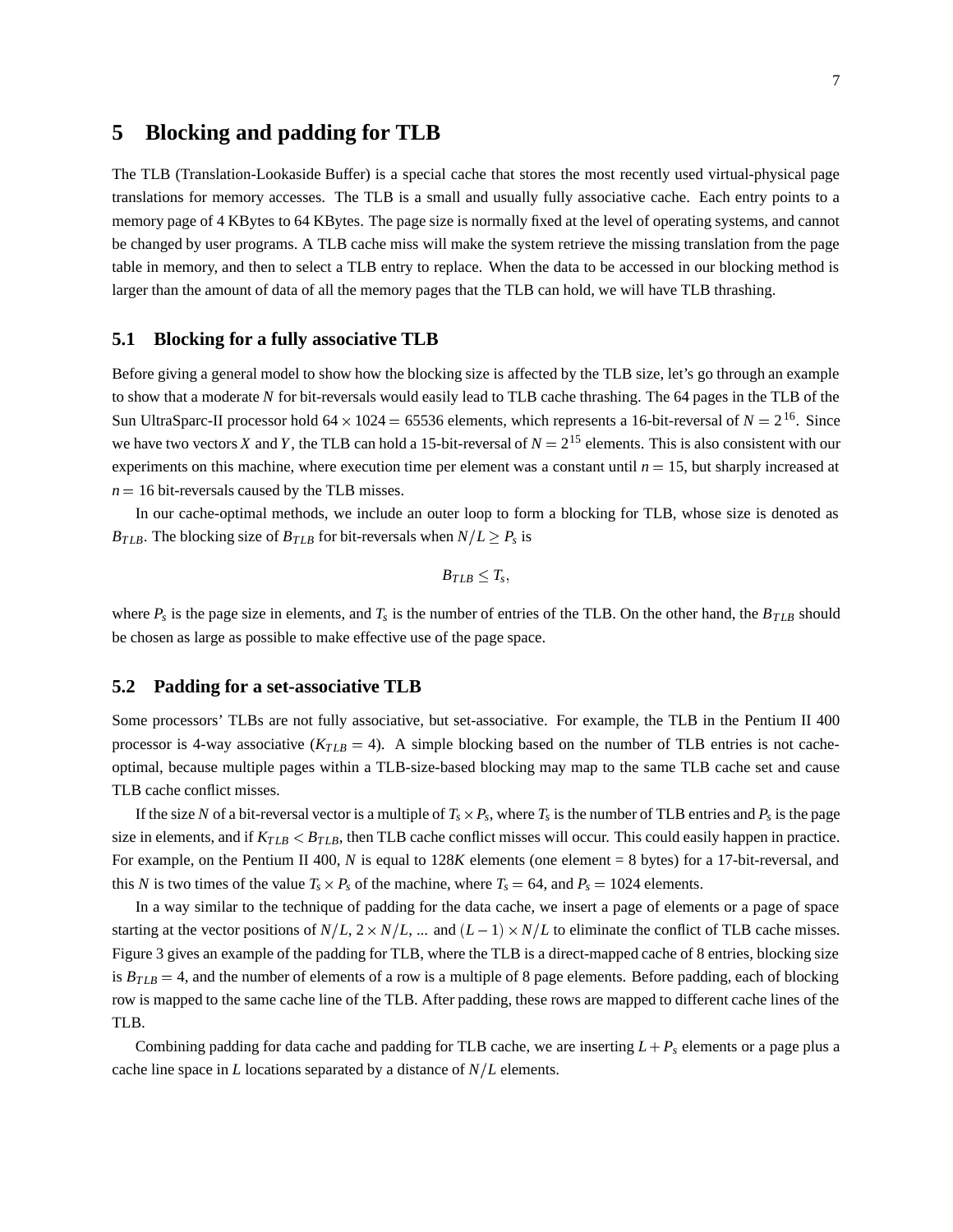

Figure 3: Padding for TLB: the data layout is modified by inserting a page space at multiple locations, where  $B_{TLB} = 4$ ,  $K_{TLB} = 1, T_s = 8.$ 

In practice, we selected more than *N*/*L* points to insert the padding variables to eliminate both data cache and TLB conflict misses. This approach could effectively merge two nested paddings (one for data cache and the other one for TLB) into a single one. An optimal number of inserting points can be easily determined experimentally based on the size of the TLB cache.

# **6 Experimental Results and Performance Evaluation**

We have implemented and tested all the bit-reversal methods discussed in the previous sections on an SGI O2 workstation, a Sun Ultra-5 workstation, a Sun SMP server E-450, a Pentium PC, and a Compaq XP1000 workstation. We used "lmbench" [7] to measure the latencies of memory hierarchies at different levels on each machine. The architectural parameters of the 5 machines are listed in Table 1.

We focus the performance evaluation on methods and implementations of bit-reversals in this paper. We compared all our methods with the method of blocking with a software buffer which was recently published in [4]. We denote this method as "bbuf-br" — blocking with buffer for bit-reversals. Two of our methods are experimentally compared: "breg-br" — blocking with associativity and registers for bit-reversals, and "bpad-br" — blocking with padding for bit-reversals. We have also applied blocking or padding technique for the TLB in these two methods based on the TLB associativity.

All the programs use a standard subroutine to calculate the bit-reversal value for a given address. The execution times were collected by "gettimeofday()", a standard unix timing function. The reported time unit is cycles per element (*CPE*):

$$
CPE = \frac{execution \ time \times clock \ rate}{N},
$$

where *execution time* is the measured time in seconds, *clock rate* is the CPU speed (cycles/second) of the machine where the program is run, and *N* is the number of elements of the bit-reversal program. Besides the different methods of bit reversals, we also measured the execution time of a program copying elements between *X* and *Y*. This program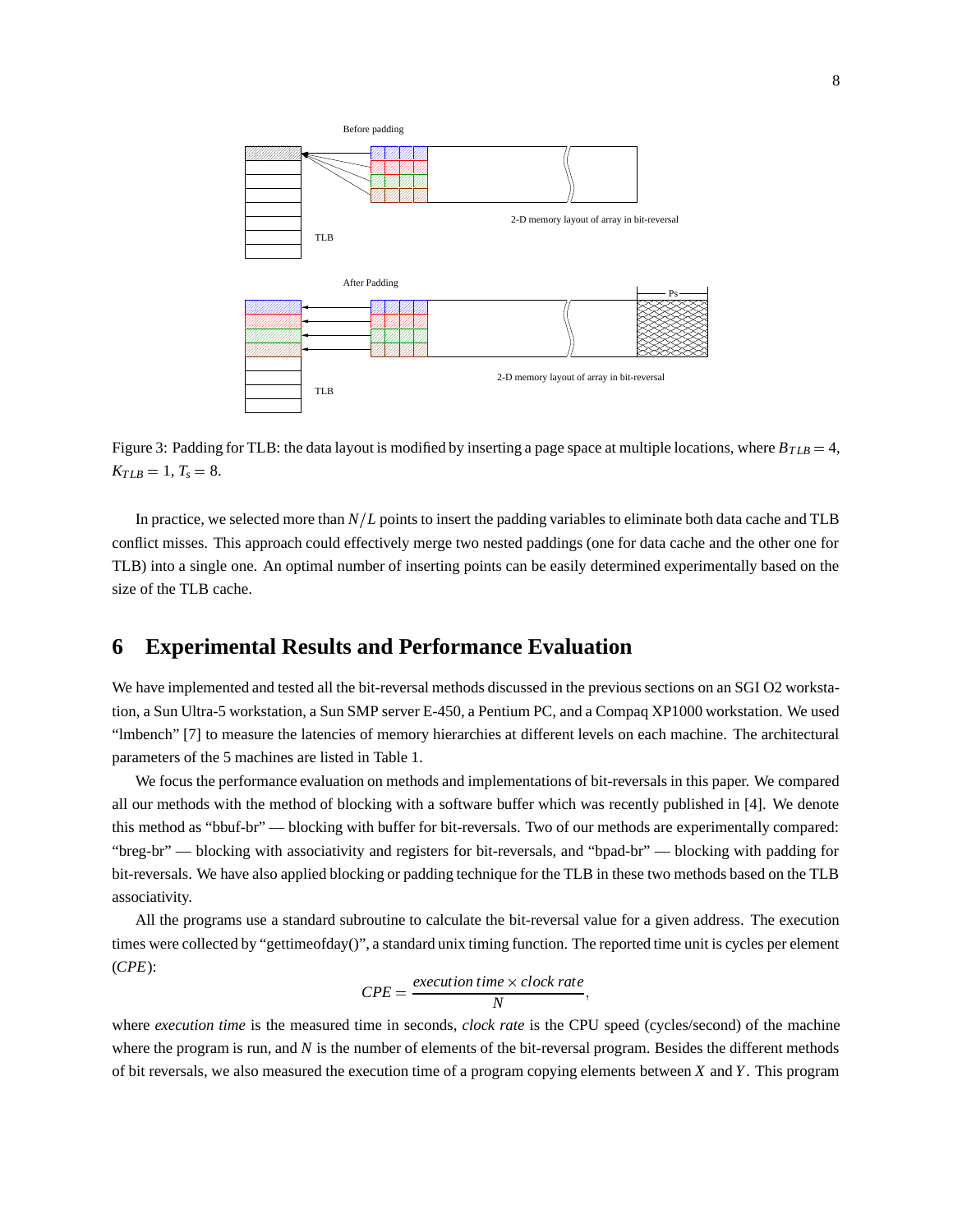| Workstations                      | SGI <sub>O2</sub>  | Sun Ultra 5    | $SunE-450$           | Pentium        |             |
|-----------------------------------|--------------------|----------------|----------------------|----------------|-------------|
| Processor type                    | R <sub>10000</sub> | UltraSparc-IIi | <b>UltraSparc II</b> | Pentium II 400 | Alpha 21264 |
| clock rate (MHz)                  | 150                | 270            | 300                  | 400            | 500         |
| L1 cache (KBytes)                 | 32                 | 16             | 16                   | 16             | 64          |
| L1 block size (Bytes)             | 32                 | 32             | 32                   | 32             | 64          |
| L1 associativity                  | 2                  | 1              | 1                    | 4              | 2           |
| L1 hit time (cycles)              | 2                  | $\overline{2}$ | $\overline{c}$       | $\overline{2}$ | 3           |
| L <sub>2</sub> cache (KBytes)     | 64                 | 256            | 2048                 | 256            | 4096        |
| L <sub>2</sub> block size (Bytes) | 64                 | 64             | 64                   | 32             | 64          |
| L2 associativity                  | $\mathfrak{D}$     | $\mathfrak{D}$ | $\mathfrak{D}$       | 4              |             |
| L <sub>2</sub> hit time (cycles)  | 13                 | 14             | 10                   | 21             | 15          |
| TLB size (entries)                | 64                 | 64             | 64                   | 64             | 128         |
| TLB associativity                 | 64                 | 64             | 64                   | 4              | 128         |
| Memory latency (cycles)           | 208                | 76             | 73                   | 68             | 92          |

Table 1: Architectural parameters of the 5 workstations we have used for the experiments. All specifications on L1 cache refer to the L1 data cache, and all L2s are uniform. Each L2 cache block on UltraSPARC-IIi consists of 2 16-Byte sub-blocks. The hit times of L1, L2 and the main memory are measured by lmbench [7], and their units are converted from nanosecond (*ns*) to their CPU cycles.

has the same number of data copying operations with a continuous memory access patterns. We use the execution time of this program to provide a base line reference for bit-reversal programs and show how close a bit reversal execution is to its ideal time. We denote this reference program as "base". Each method is further divided into "float" data type using 4 bytes to represent an element, and "double" type using 8 bytes to represent an element. The data type divisions will show the performance impact of the cache line length.

For all experiments on different machines, the bit-reversal programs first call a routine to flush the cache to make sure that all the data are allocated only in the memory. All experiments were repeated multiple times.

### **6.1 Effects of TLB and virtual memory**

Before measuring and comparing the performance of different bit-reversal methods, we experimentally evaluated the effects of TLB and virtual memory to confirm our assumptions and analyses.

#### **Selection of TLB blocking size**

The TLB blocking size is a sensitive performance parameter to be selected, which is determined by the size of the TLB if it is fully associative. We executed program "bpad-br" (blocking with padding for bit-reversals) with  $n = 20$ on a single node of Sun E-450 by changing the blocking sizes for TLB from 8 to 128. The TLB of the E-450 is a fully associative cache with 64 entries. Figure 4 shows the measured cycles per element of the program of different blocking sizes on the node. Our experimental results are consistent with our analyses in the previous section. When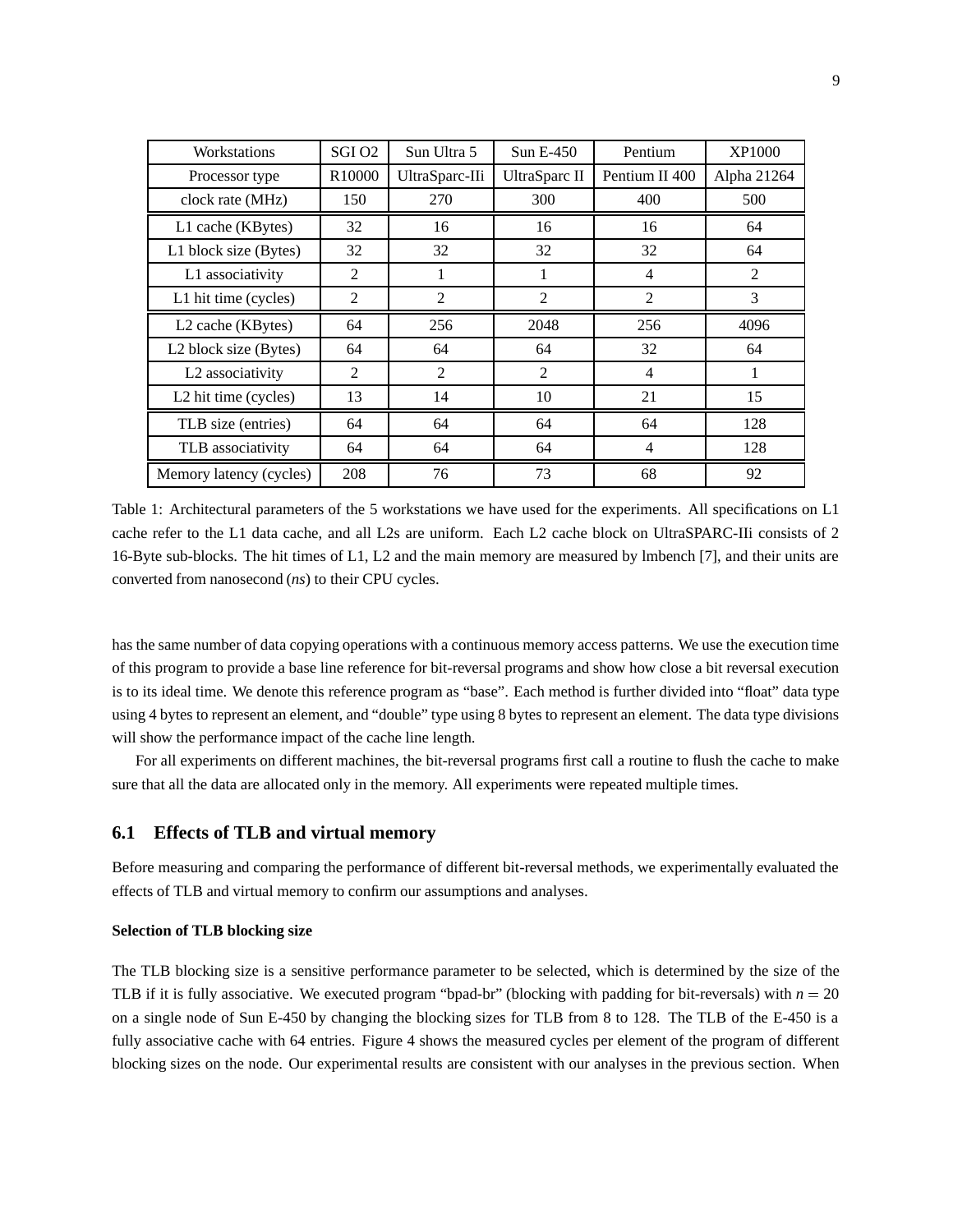

Figure 4: Changing the TLB blocking sizes on a single node of the Sun E450: when the blocking size for TLB was larger than 32, the execution time curve was sharply increased.

the blocking size for TLB was 64, the execution time curve increased sharply. This is because arrays *X* and *Y* together demanded more than 64 pages and caused TLB thrashing.

#### **Virtual memory versus physical memory addresses**

All our analyses are based on cache mappings between memory pages in the virtual address space and cache blocks in the physical memory address space. This assumes that contiguous memory pages will be contiguously mapped to the cache. This assumption is guaranteed for the virtual-address caches [3]. However, all our experiments have been performed on machines with physical address L2 caches. Since the virtual-physical translations for L2 caches are handled by operating systems, our assumptions may not be accurate sometimes. In order to show that many operating systems attempt to map contiguous virtual pages to cache blocks contiguously so that our virtual-address-based study is practically meaningful and effective, we conducted a simulation by using the SimOS [9] and measurements on different workstations to observe how an operating system makes translations from virtual memory addresses to their physical addresses.

The SimOS simulates a complete hardware of SGI machines and runs the IRIX 5.3 operating system in the simulation. We executed a blocking-only program of bit-reversals using the cache line *L* as the blocking size. The bit-reversal vector size was changed from  $n = 15$  to  $n = 22$ . We measured the miss rates on array *X*. The cache size was set to 2 MBytes holding two double type arrays up to  $n = 18$  in the virtual memory space. Figure 5 gives consistent results from the SimOS simulation: when  $n > 18$ , the miss rate on array *X* was sharply increased to 100% from 12.5%.

From this experiment, we have observed that virtual-physical translations from the IRIX 5.3 operating system are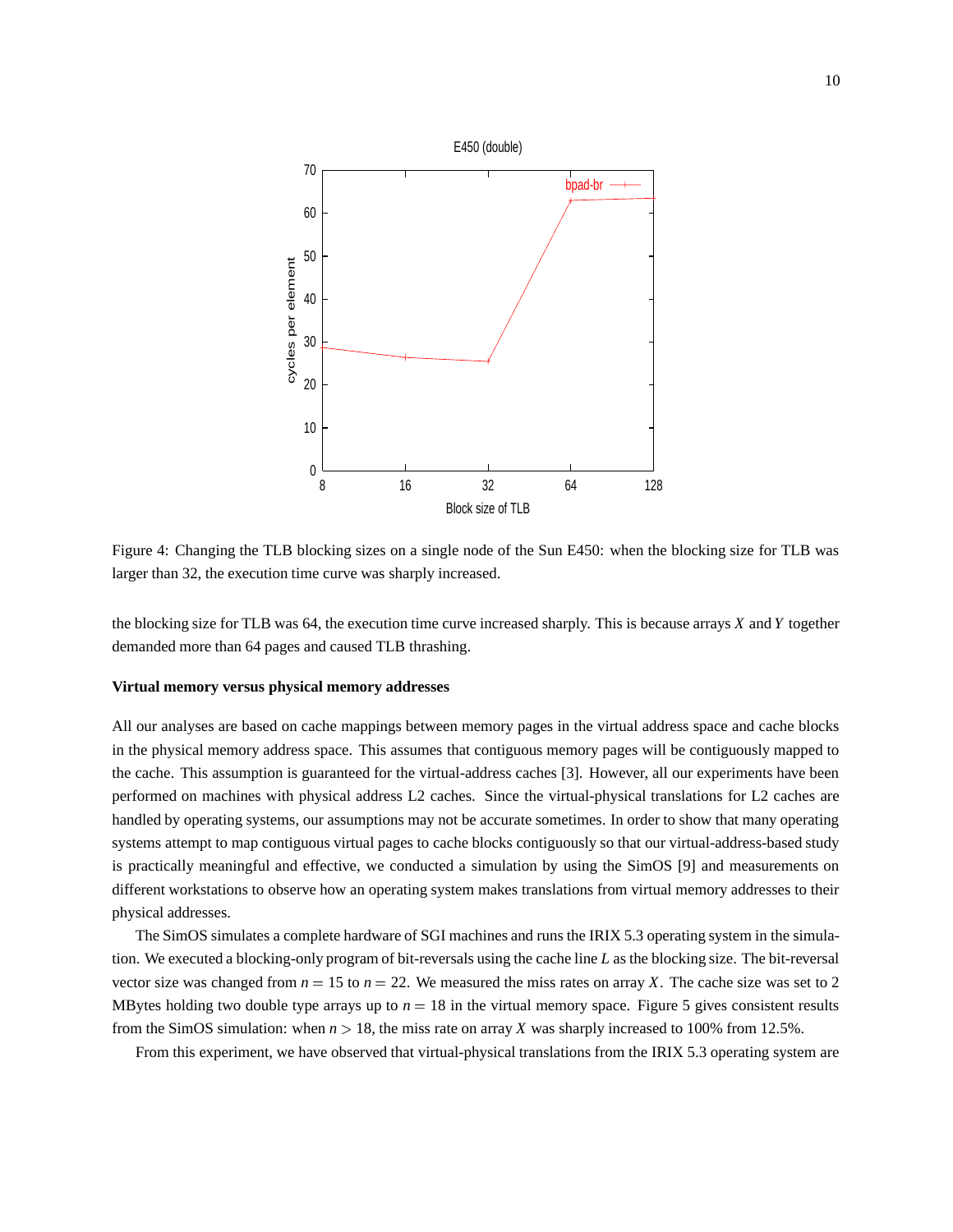

Figure 5: Using the SimOS to observe the miss rates by changing the the size of the bit-reversal arrays of a blockingonly program: when  $n > 18$ , the miss rate was sharply increased to 100%.

quite consistent to our assumption of "contiguous allocations".

We have also run the similar experiments on different targeted workstations with different operating systems, such as Linux and Solaris, to measure the changes of execution times when the data size is changed. Our measurements are also consistent to the SimOS results, and indicate that the larger the data arrays to be used, the more likely an operating system will allocate the pages contiguously. Because our study targets large data set, our analyses based on the virtual memory space is reasonably accurate.

### **6.2 Performance comparisons on the SGI O2**

The SGI O2 is a 1995 product using an R10000 processor of 150 MHz, 32 KB 2-way associative L1 cache, and 64 KB 2-way associative L2 cache. The cache line of L2 is 64 bytes. Since the associativity of L2 is low, and the cache line of L2 is relatively long, it is difficult to do blocking with associativity and available registers. We only implemented the blocking with padding method to compare with blocking with software buffer and the base reference.

We scaled bit-reversal methods from  $n = 16$  to  $n = 21$ . Figure 6 shows the comparisons of cycles per element among the three programs of both "float" type and "double" type on the SGI O2 machine. The measurements show that the padding method slightly reduced the execution time compared with the method of blocking with software buffer. The time reduction was up to 6%. The reason for the small performance improvement comes from the extremely long memory latency (208 cycles) of the O2 machine. The reduction and saving of instruction cycles for data copies from padding became less significant because memory latencies caused by the required cold misses in both methods were dominant in execution.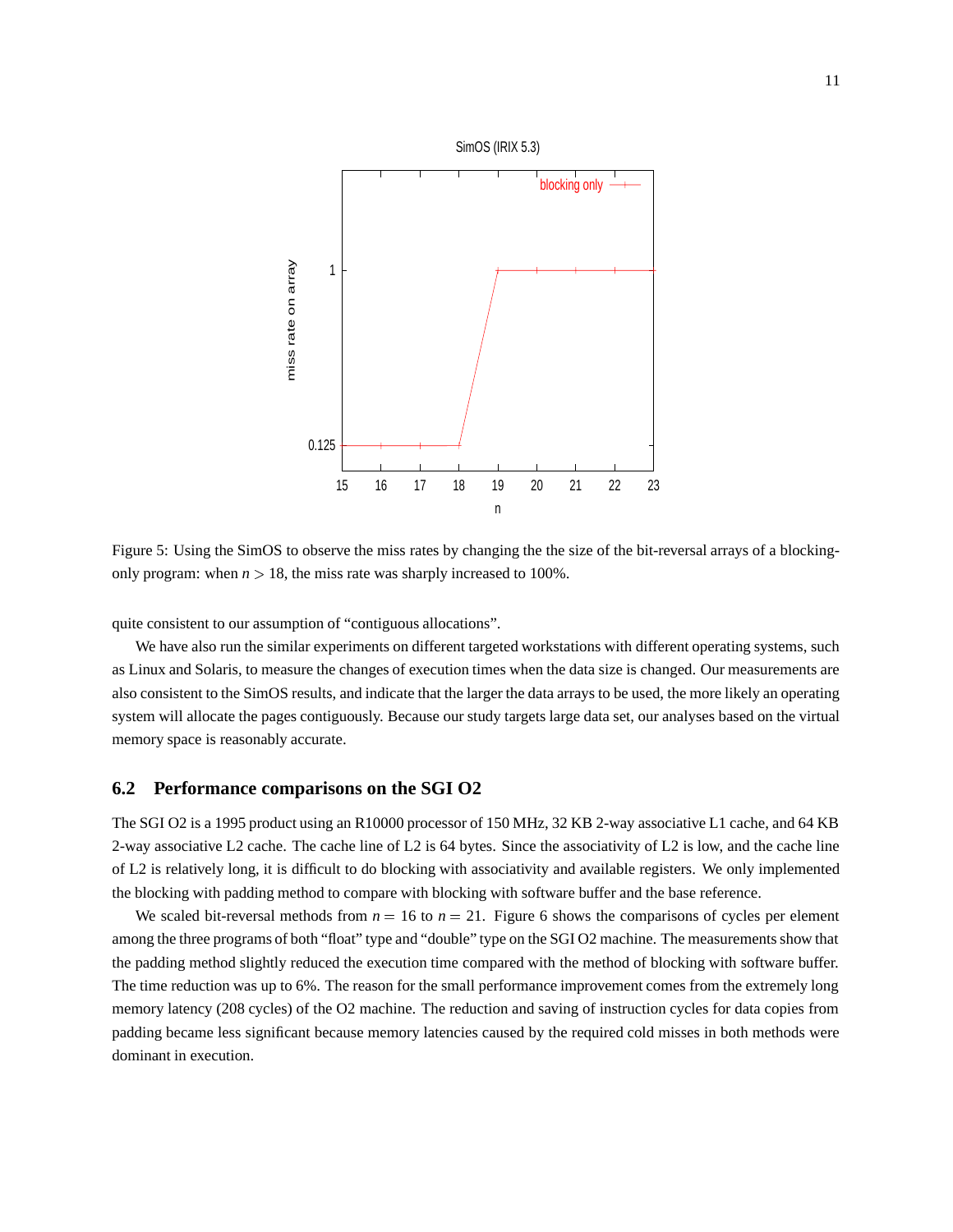

Figure 6: Execution comparisons on the SGI O2 workstation: "bbuf-br" represents the method of blocking with software buffer; "bpad-br" represents the method of blocking with padding; and "base" represents the ideal base line reference.

### **6.3 Performance comparisons on the Sun Ultra-5**

The Sun Ultra-5 is a 1998 product using an UltraSparc-IIi processor of 275 MHz, 16 KB direct-mapped L1 cache, and 256 KB 2-way associative L2 cache. The cache line of L1 is 32 bytes consisting of two 16 byte subblocks, and L2 is 64 bytes long. Similar to the SGI O2, the associativity of L2 on the Ultra-5 is low, and the cache line of L2 is relatively long, so it is difficult to do blocking with associativity and available registers. We only implemented the blocking with padding method to compare with blocking with software buffer and the base reference.

We scaled the bit-reversal methods from  $n = 16$  to  $n = 23$ . Figure 7 shows the comparisons of cycles per element among the three programs of both "float" type and "double" type on the Ultra-5. The memory latency of the Ultra-5 (76 cycles) is significantly lower than that of the O2. We observed a more significant performance improvement from the method of blocking with padding over that of blocking with software buffer. For example, using "float" type, the padding program is 14% faster than that of blocking with buffer for  $n = 20$  or larger. A L2 cache line of the Ultra-5 holds 16 "float" type elements ( $L = 16$ ), and 8 "double" type elements ( $L = 8$ ). The larger the  $L$ , the higher overhead the blocking with software buffer will have. This has been confirmed by our comparative experiments between the "float" and "double" types on the Ulta-5 shown in Figure 7.

### **6.4 Performance comparisons on the Sun E-450**

The Sun E-450 is a 1998 4-processor SMP product. Each of the 4 nodes is an UltraSparc-2 processor of 300 MHz, 16 KB direct-mapped L1 cache, and 2 MB 2-way associative L2 cache. The cache line of L1 is 32 bytes consisting of two 16 byte subblocks, and L2 is 64 bytes long. Due to the limited associativity and a relatively long L2 cache line, we only implemented the blocking with padding method to compare with blocking with software buffer and the base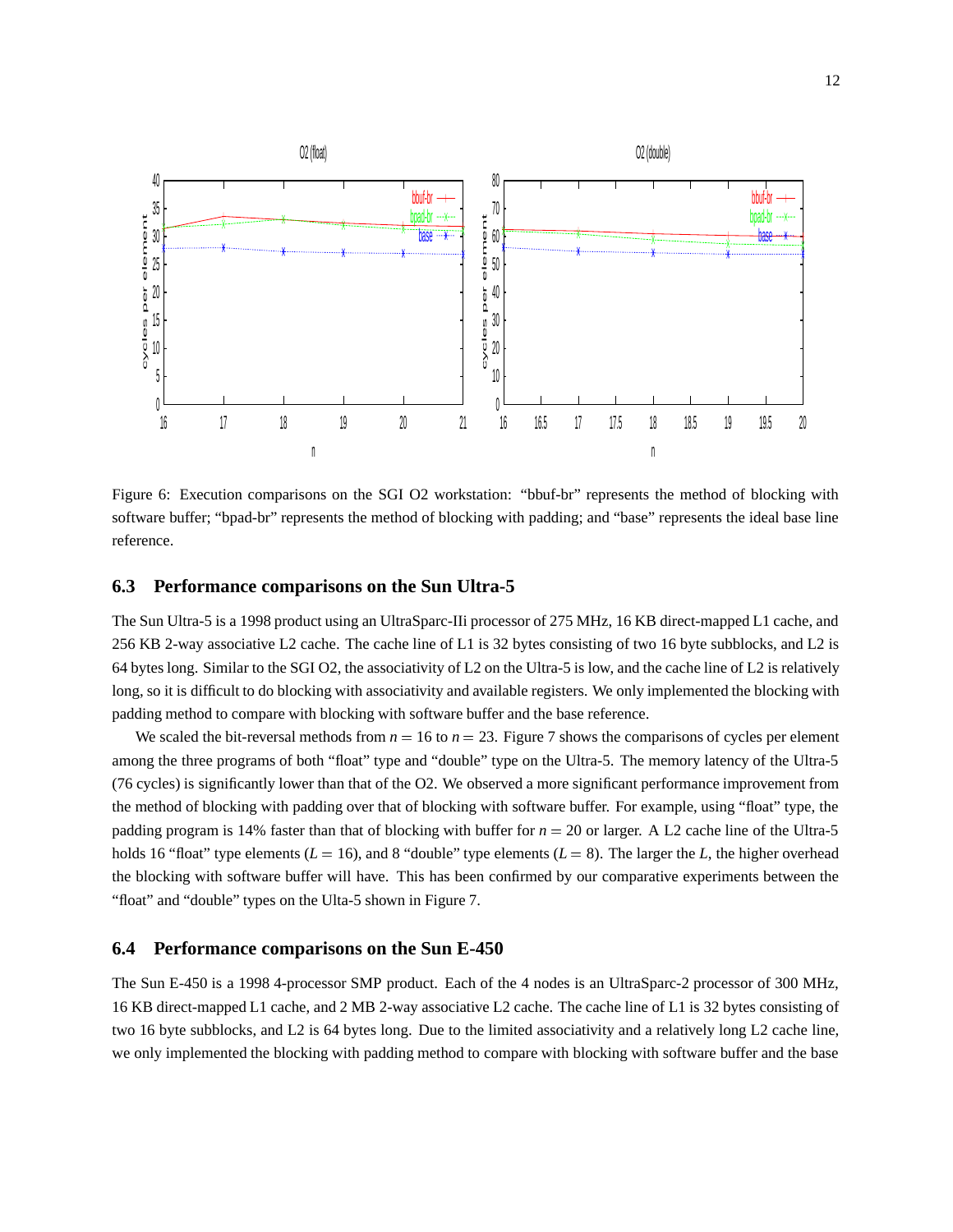

Figure 7: Execution comparisons on the Sun Ultra-5 workstation: "bbuf-br" represents the method of blocking with software buffer; "bpad-br" represents the method of blocking with padding; and "base" represents the ideal base line reference.

reference.

We scaled the bit-reversal methods from  $n = 16$  to  $n = 25$ . Figure 8 shows the comparisons of cycles per element among blocking with software buffer, blocking with padding, and the base program on a single node of E-450, each of which has both "float" type and "double" type. The memory latency of the Ultra-5 (73 cycles) is slightly lower than that of Ultra-5. On this machine, we observed higher performance improvement from the method of blocking with padding over that of blocking with software buffer. For example, using "float" type, the padding program is 22% faster than that of blocking with buffer for  $n = 20$  or larger. Our comparative experiments between the "float" and "double" types on E-450 in Figure 8 also confirms that the larger the *L*, the higher performance the padding method would achieve.

### **6.5 Performance comparisons on the Pentium II 400**

The Pentium PC we used is a 1998 product using a Pentium-II 400 processor of 400 MHz, 8 KB direct-mapped L1 cache, and 256 KB 4-way associative L2 cache. The cache lines of of both L1 and L2 are 32 bytes. Since the L2 associativity is high, we are able to implement the method of blocking with associativity and available registers, L2 cache line  $L = 8$  elements for a "float" type, and we need  $(L - K)(L - K) = 16$  registers to supplement the 4-way associative cache. An L2 cache line holds 4 "double" type elements  $(L = 4)$ . Thus, we do not need any registers to supplement, but simply make a  $4 \times 4$  blocking. The TLB of the Pentium processor is a 4-way associative cache of 64 entries. We used our padding for the TLB technique to avoid TLB misses. We implemented the blocking with padding method and the blocking with associativity and registers to compare with blocking with software buffer and the base reference.

We scaled the bit-reversal methods from  $n = 16$  to  $n = 24$ . Figure 9 shows the comparisons of cycles per element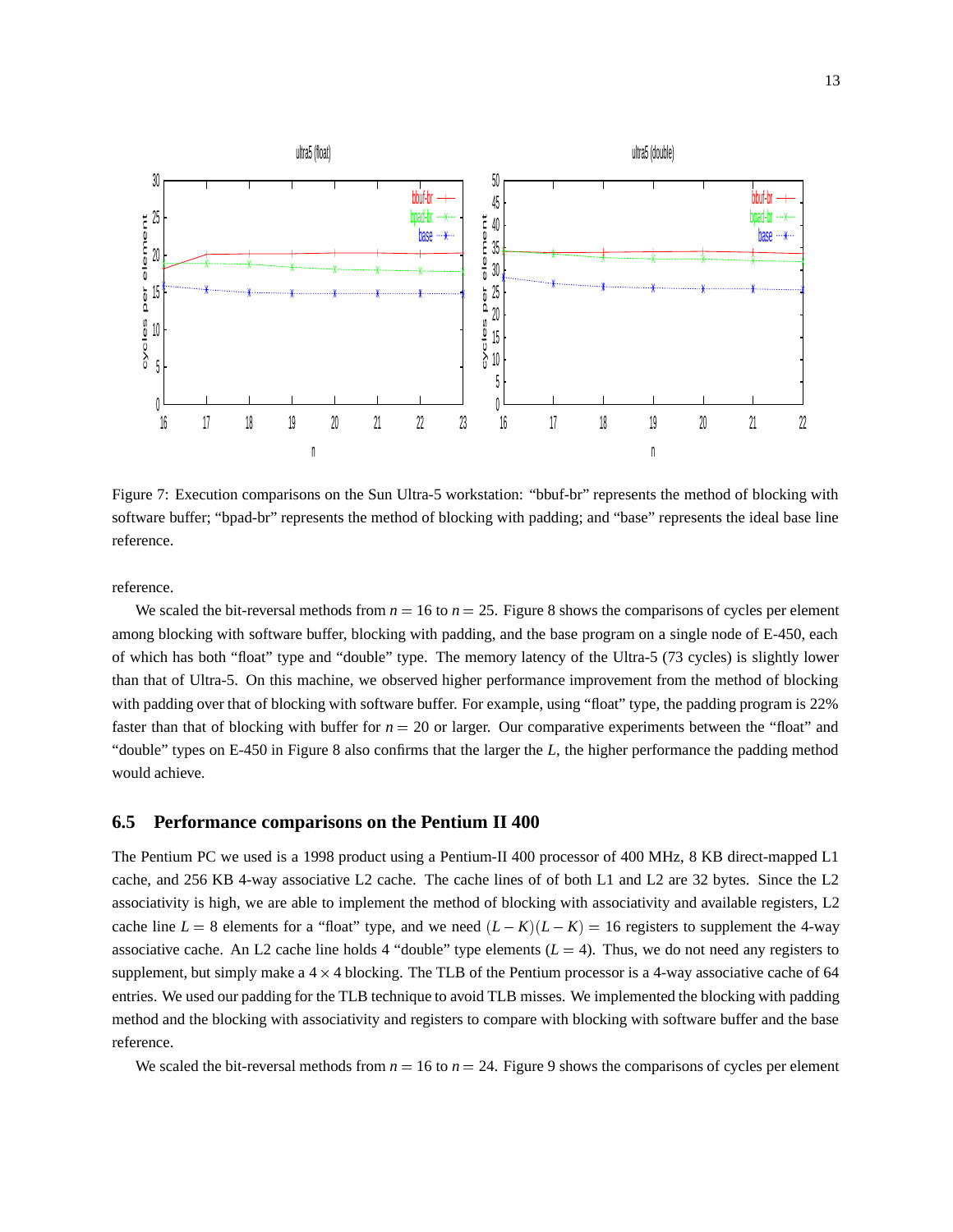

Figure 8: Execution comparisons on the Sun E-450 SMP: "bbuf-br" represents the method of blocking with software buffer; "bpad-br" represents the method of blocking with padding; and "base" represents the ideal base line reference.

among the four programs. As we expected, the paddings for both cache and TLB were highly effective, and the padding program performed the best. For example, using "float" type, the padding program is about 40% faster than that of blocking with buffer for  $n = 22$  or larger. We also show that the method using available registers to supplement associativity is effective. Although it is not as good as the padding program due to the increase of the instruction counts, it still achieved up to 12% execution reduction over the blocking with software buffer program. As we expected, the execution time of the method using the 4-way associative L2 cache without the supplement of registers to form a  $4 \times 4$ blocking was delayed mainly by the longer L2 cache hit time. The performance of this method still outperformed the method of blocking with a software buffer.

### **6.6 Performance comparisons on the Compaq XP-1000**

The Compaq XP-1000 is a 1999 product using an Alpha 21264 processor of 500 MHz, 64 KB 2-way associative L1 cache, and 4 MB 2-way associative L2 cache. The cache lines of both L1 and L2 are 64 bytes long. Similar to the SGI and Sun machines, the associativity of L2 on the XP 1000 is low, and the cache line of L2 is relatively long, so it is difficult to do blocking with associativity and available registers. We only implemented the blocking with padding method to compare with blocking with software buffer and the base reference.

We scaled the bit-reversal methods from  $n = 16$  to  $n = 25$ . Figure 10 shows the comparisons of cycles per element among the three programs of both "float" type and "double" type on the XP-1000 machine. As we expected, we achieved better or comparable performance to the ones on the Sun machines. For example, using "float" type, for  $n = 24$  or larger, the padding program is 30% faster than that of blocking with buffer; and 15% faster for "double" type.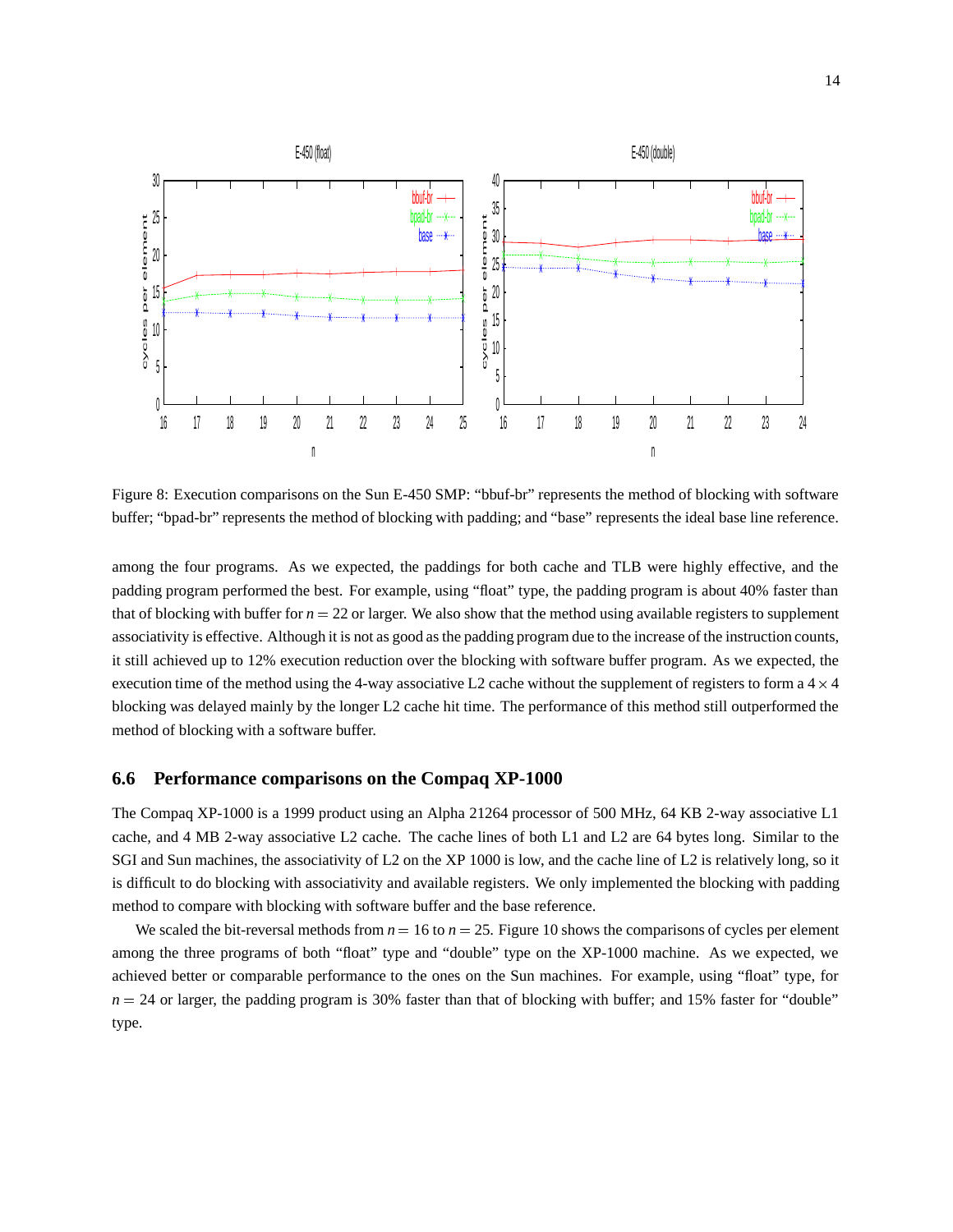

Figure 9: Execution comparisons on the Pentium II 4000 PC: "bbuf-br" represents the method of blocking with software buffer; "bpad-br" represents the method of blocking with padding; "breg-br" represents the method of blocking with associativity and registers; and "base" represents the ideal base line reference.

# **7 Conclusion**

We have examined and developed cache-optimal methods for bit-reversal data reorderings. These methods have been tested on 5 representative processors of 1995 to 1999 products to show their effectiveness. We summarize different techniques and their merits and limits in Table 2, which gives a guideline for application users to choose a technique based on the size of the problem and the machines available. We also attach the source code of the padding method in the end of the paper.

**Acknowledgement**: We thank Kang Su Gatlin for his constructive suggestions on a preliminary version of this paper. Neal Wagner carefully read the manuscript and made constructive comments. Finally we appreciate the insightful reviews from the anonymous referees.

# **References**

- [1] D. F. Bacon, S. L. Graham, and O. J. Sharp, "Compiler transformations for high performance computing", *ACM Computing Surveys*, Vol. 26, No. 4, December 1994, pp. 345-420.
- [2] B. Bershad, D. Lee, T. Romer and B. Chen, "Avoiding conflict misses dynamically in large direct-mapped caches", *Proceedings of the 6th International Conference on Architectural Support for Programming Languages and Operating Systems* (ASPLOS-VI), October, 1994.
- [3] M. Cekleov and M. Dubois, "Virtual-address caches", *IEEE Micro*, September/October 1997, pp. 64-71.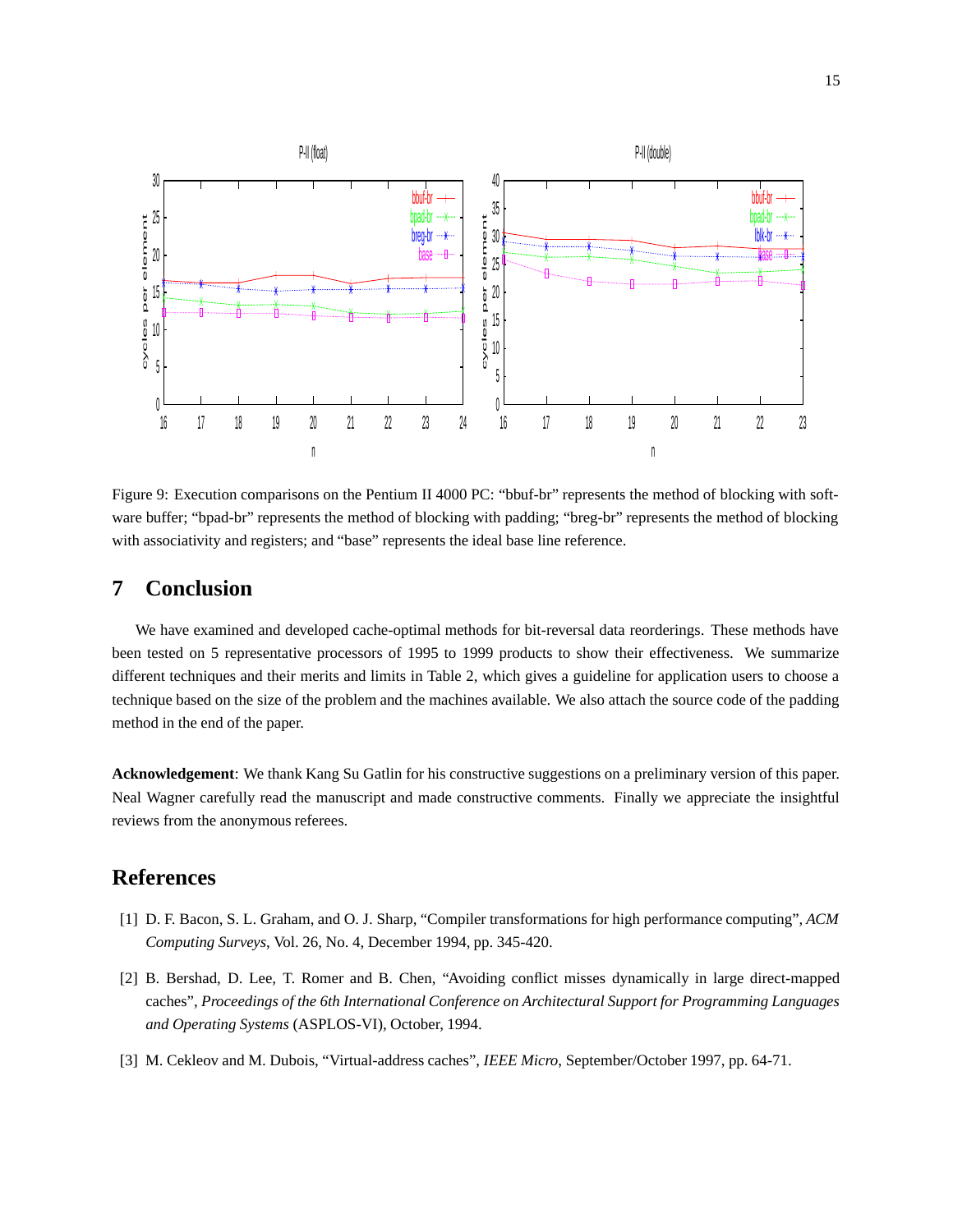

Figure 10: Execution comparisons on the Compaq XP-1000 workstation: "bbuf-br" represents the method of blocking with software buffer; "bpad-br" represents the method of blocking with padding; and "base" represents the ideal base line reference.

- [4] K. S. Gatlin and L. Carter, "Memory hierarchy considerations for fast transpose and bit-reversals", *Proceedings of 5th International Symposium on High-Performance Computer Architecture*, (HPCA-5), January 1999.
- [5] A. H. Karp, "Bit reversal on uniprocessors", *SIAM Review*, Vol. 38, No. 1, March 1996, pp. 1-26.
- [6] J. L Hennessy and D. A. Patterson, *Computer Architecture: A Quantitative Approach*, Morgan Kaufmann, 1996.
- [7] L. McVoy and C. Staelin, "lmbench: portable tools for performance analysis", *Proceedings of the 1996 USENIX Technical Conference*, San Diego, California, 1996, pp. 279-295.
- [8] C. Rivera and C.-W. Tseng, "Data transformations for eliminating conflict misses", *Proceedings of the SIG-PLAN'98 Conference on Programming Language Design and Implementation*, July 1998.
- [9] M. Rosenblum, et.al, "Using the SimOS machine simulator to study complex computer systems", *ACM Transactions on Modeling and Computer Simulation*, Vol. 7, No. 1, 1997, pp. 78-103.
- [10] Y. Yan, X. Zhang and Z. Zhang, "A memory-layout oriented run-time technique for locality optimization", *Proceedings of 1998 International Conference of Parallel Processing*, (ICPP'98), August, 1998, pp. 189-196.
- [11] C. Zhang, X. Zhang and Y. Yan, "Two fast and high-associativity cache schemes", *IEEE Micro*, Vol. 17, No. 5, 1997, pp. 40-49.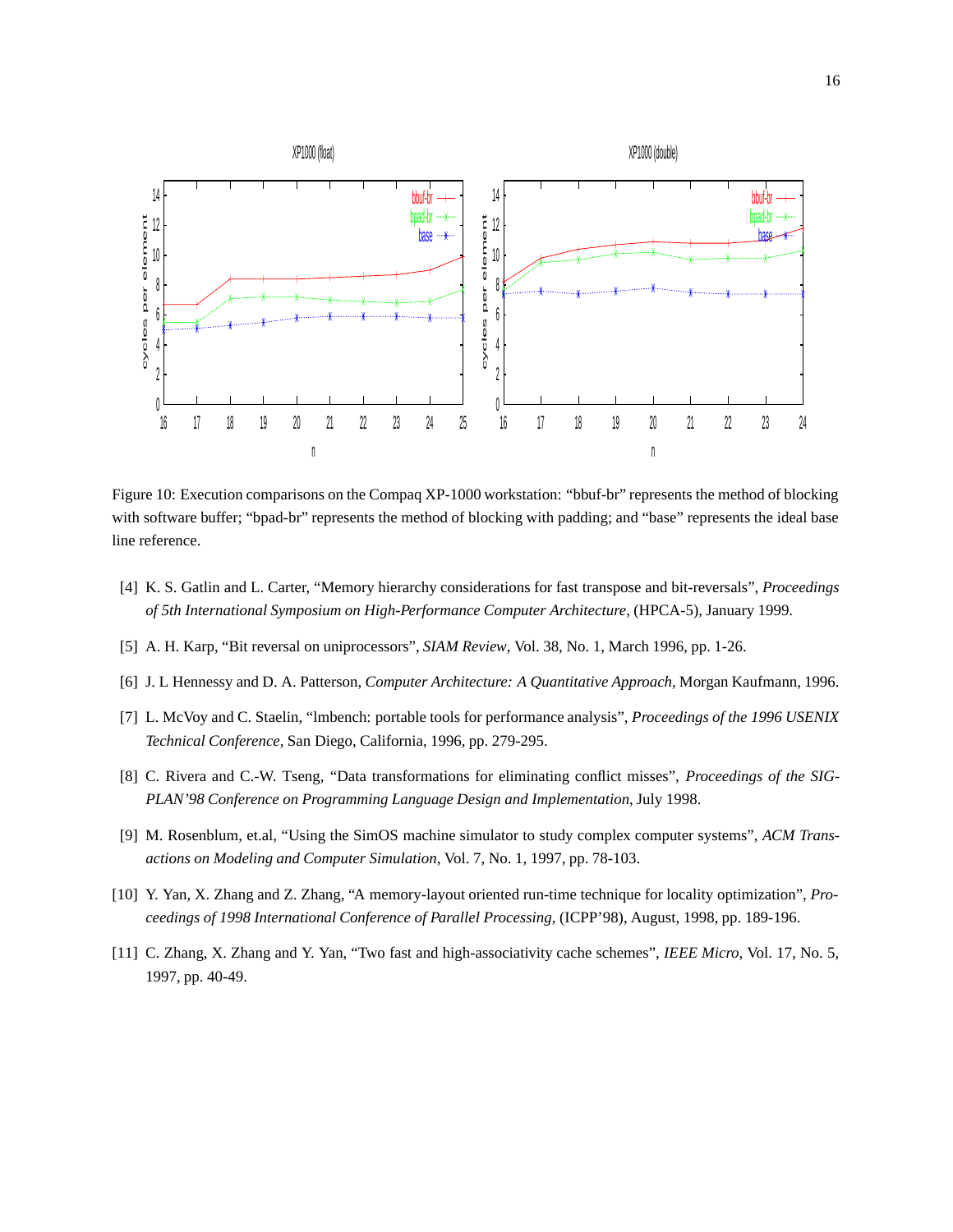| methods          | cross        | Instruction | memory | program        | comments                  |
|------------------|--------------|-------------|--------|----------------|---------------------------|
|                  | interference | count       | space  | complexity     |                           |
| blocking only    |              |             |        | $\overline{0}$ | limited by data sizes.    |
| blocking with    | $^{+}$       | $+$         | $+$    | 1              | system independent.       |
| software buffer  |              |             |        |                |                           |
| blocking with    |              |             |        | 1              | limited by the number     |
| register buffer  |              |             |        |                | of available registers.   |
| blocking with    |              |             |        |                | works well on high        |
| associativity    |              |             |        | $\overline{2}$ | associativity caches.     |
| and registers    |              |             |        |                |                           |
| blocking with    |              |             | $^{+}$ | 1              | works well on             |
| padding          |              |             |        |                | all systems.              |
|                  |              |             |        |                | a TLB size dependent      |
| blocking for TLB |              |             |        | $\theta$       | outer loop, effective for |
|                  |              |             |        |                | fully associative TLBs.   |
|                  |              |             |        |                | paddings by using $L$     |
| padding for TLB  |              |             | $+$    | 1              | pages, effective for      |
|                  |              |             |        |                | set associative TLBs.     |

Table 2: Summary of the blocking methods and their impact on the three aspects of performance (cross interference, instruction count, and memory space) and on the program complexity. The performance of "blocking only" method is the base line for comparisons. Note: + means that the method quantitatively increases the factor and hurt the performance; and blank means it has no impact. The program complicity is subjective, and compared with the "block only" method, with 1 being a slightly more complex, and 2 a moderately more complex.

```
/* This is a padded bit-reversal program for cache optimization. */
void bit_reversal()
{
   int blk, blk_rev, i, i_rev, j, jump = PAD_LENGTH, k;
   int D = N \gg 2 * b, d = n - 2 * b;
  DATA_TYPE *Xp[B];
   DATA_TYPE *Yp, f0, f1, f2, f3;
   for (i = 0; i < B; i++)Xp[i] = \&X[bitrev~tbl[i]*jump];for (blk = 0; blk < D; blk ++) {
      bitrev(blk, blk rev, d);
      for (i = 0; i < B; i++) {
```